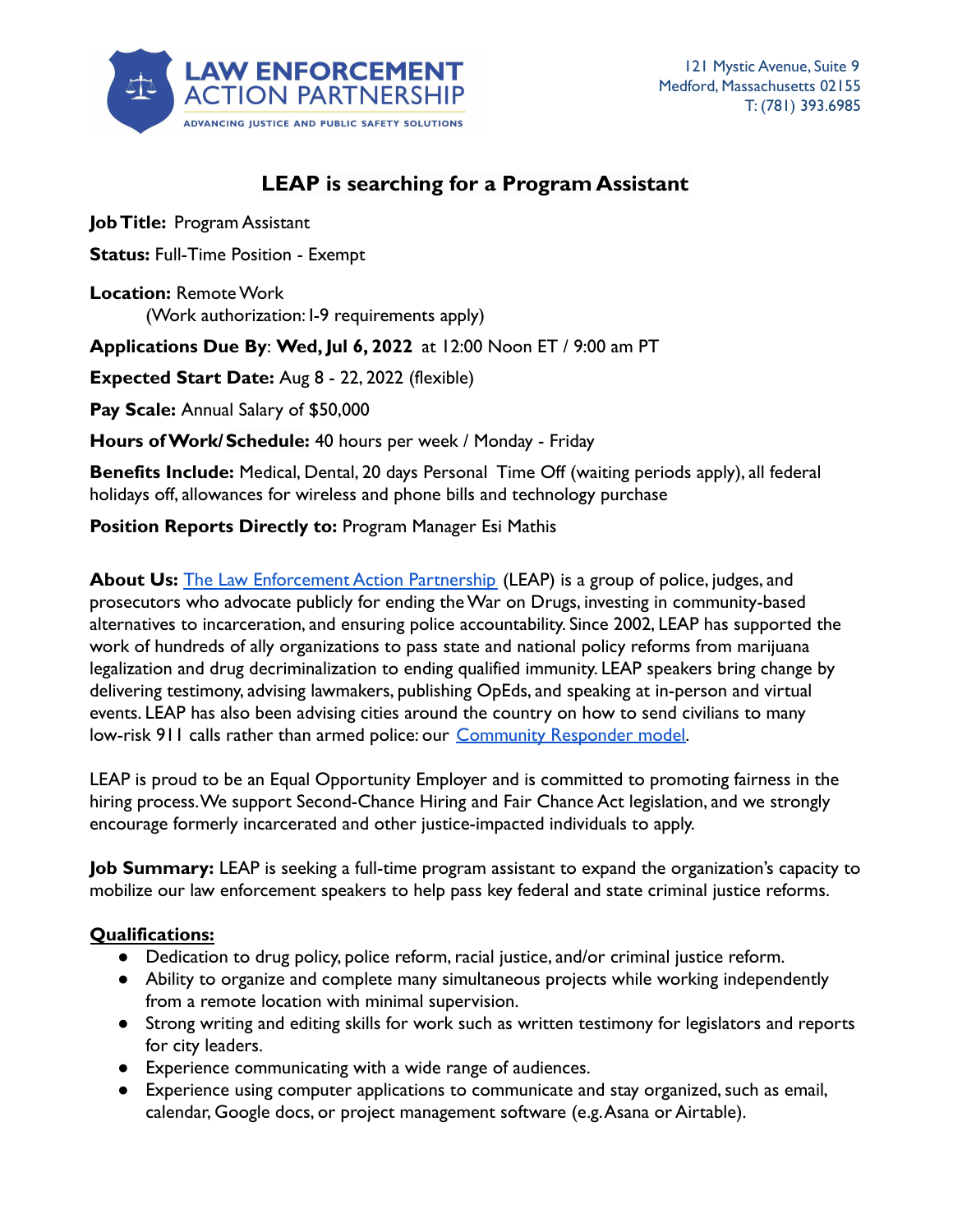

● Direct personal or professional experience with the criminal justice system is a plus. Personal experience includes but is not limited to being a crime survivor or directly impacted by incarceration, or having a family member who is a crime survivor or directly impacted by incarceration.

## **Responsibilities:**

- Self-motivate and remain organized in a fast-paced remote working environment.
- Draft testimony, sign-on letters, and reports from a public safety perspective for audiences from the general public to lawmakers and city leaders.
- Communicate professionally via email and phone with other nonprofit organizations, legislators, and law enforcement to discuss reform efforts.
- Arrange logistics for speaker events, conferences, and testimony.
- Arrange webinars to share innovative local solutions with law enforcement and ally organizations.
- Navigate computer applications: create and edit Google docs, manage projects in Asana, record and find information in Airtable databases, schedule meetings on Google calendar.
- Optional: speak about your own experience with the criminal justice system.
- Note: this responsibilities list is not all-inclusive; it is intended to serve as a guide.The Program Manager retains the right to assign other tasks and determine changes to job responsibilities.

## **Education and Experience Requirements:**

No required education or experience

## **Physical Requirements:**

Prolonged periods of working on a computer

## **Application Requirements and How to Apply:**

Please email a **cover letter** and **resume** to **[Jobs@LawEnforcementAction.org](mailto:Jobs@LawEnforcementAction.org)**. All applications must be received by **Wed, Jul 6, 2022 at 12:00 Noon ET / 9:00 am PT.**

- **● Resume -** List relevant professional, educational, and criminal justice-related experience.
- **● Cover letter -** Please explain why you are interested in our organization and the specific position, and provide examples showing why you would be a good fit based on the qualifications and responsibilities listed above. Do not simply repeat information contained in your resume.

We will follow up with selected applicants to request a writing sample.

#### **Important Note:**

Our entire organization works remotely from multiple locations and communicates mostly by video conference, email, and telephone -- not just during the COVID-19 pandemic.We do not gather in an office. On occasion there may be some in-person events and meetings that will require travel and